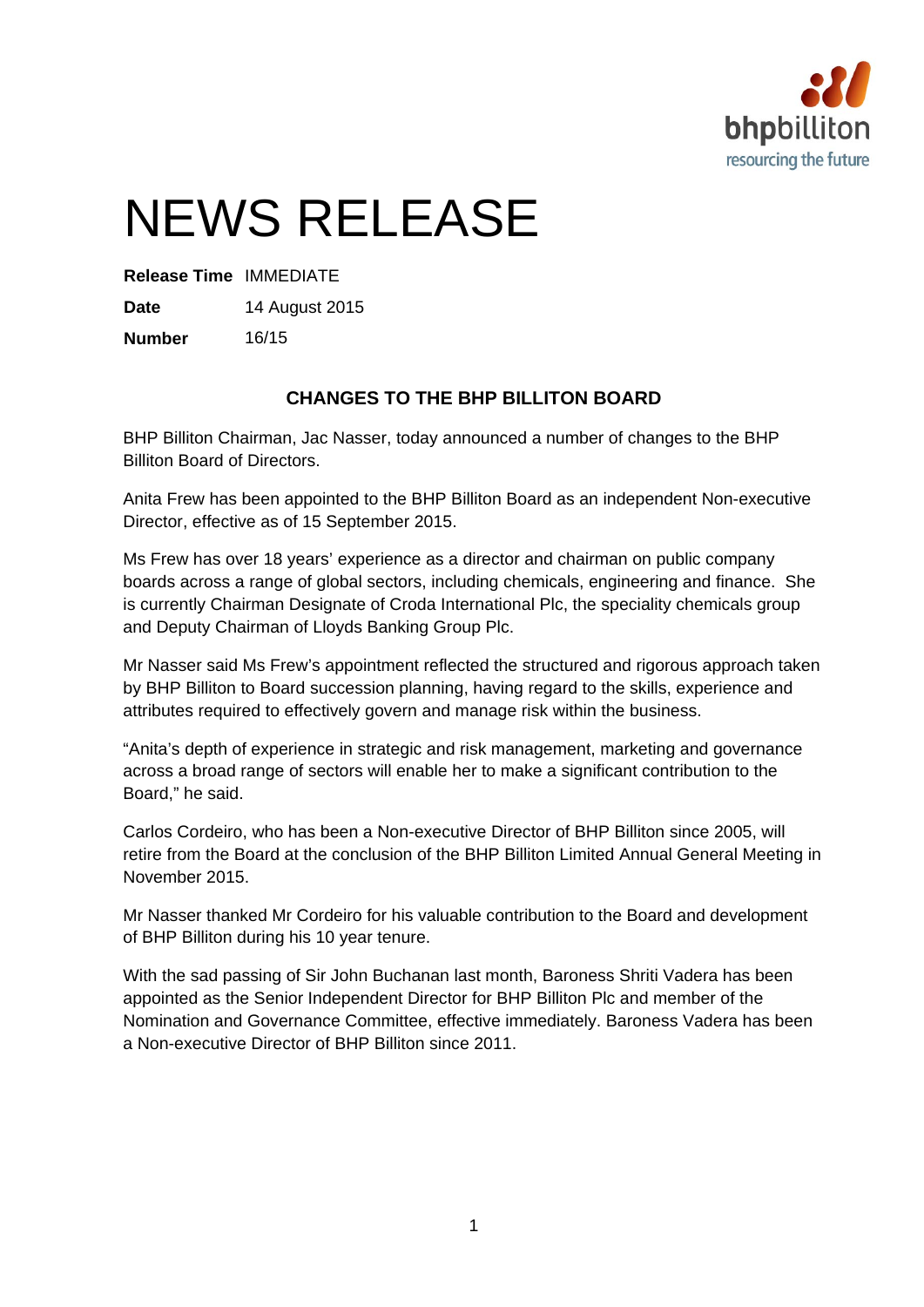### **Anita Frew**

Ms Frew, 58, has served as the Deputy Chairman of Lloyds Banking Group Plc since 2014, having been appointed as a Non-executive Director in 2010. She is a member of the Audit Committee, the Risk Committee, the Remuneration Committee (which she will chair effective 1 October 2015) and the Nomination and Governance Committee, of Lloyds Banking Group Plc.

She is a Non-executive Director and Chairman Designate of Croda International Plc where she is also Chairman Designate of the Nominations Committee and a member of the Remuneration Committee.

Ms Frew was previously the Senior Independent Director of Aberdeen Asset Management Plc, where she served on the board from 2004 to 2014, and the Senior Independent Director of IMI Plc, where she served on the board from 2006 until May 2015.

Between 2000 and 2014, Ms Frew served on the board of Victrex Plc (including as Chairman from 2008), a UK-headquartered global business specialising in high performance polymer solutions for a diverse range of industries, including oil and gas, aerospace, automotive and electronics.

Prior to this she was a Non-executive Director of Northumbrian Water Limited, Executive Director at Abbott Mead Vickers Plc and a Director of Corporate Development at WPP Group Plc, and held various leadership roles at Scottish Provident and Royal Bank of Scotland Plc.

Ms Frew has a BA (Hons) from the University of Strathclyde, a Masters of Research from the University of London and an Honorary Doctorate of Science from the University of Cranfield for her contribution to the industrial and finance sectors.

Further information on BHP Billiton can be found at: www.bhpbilliton.com.